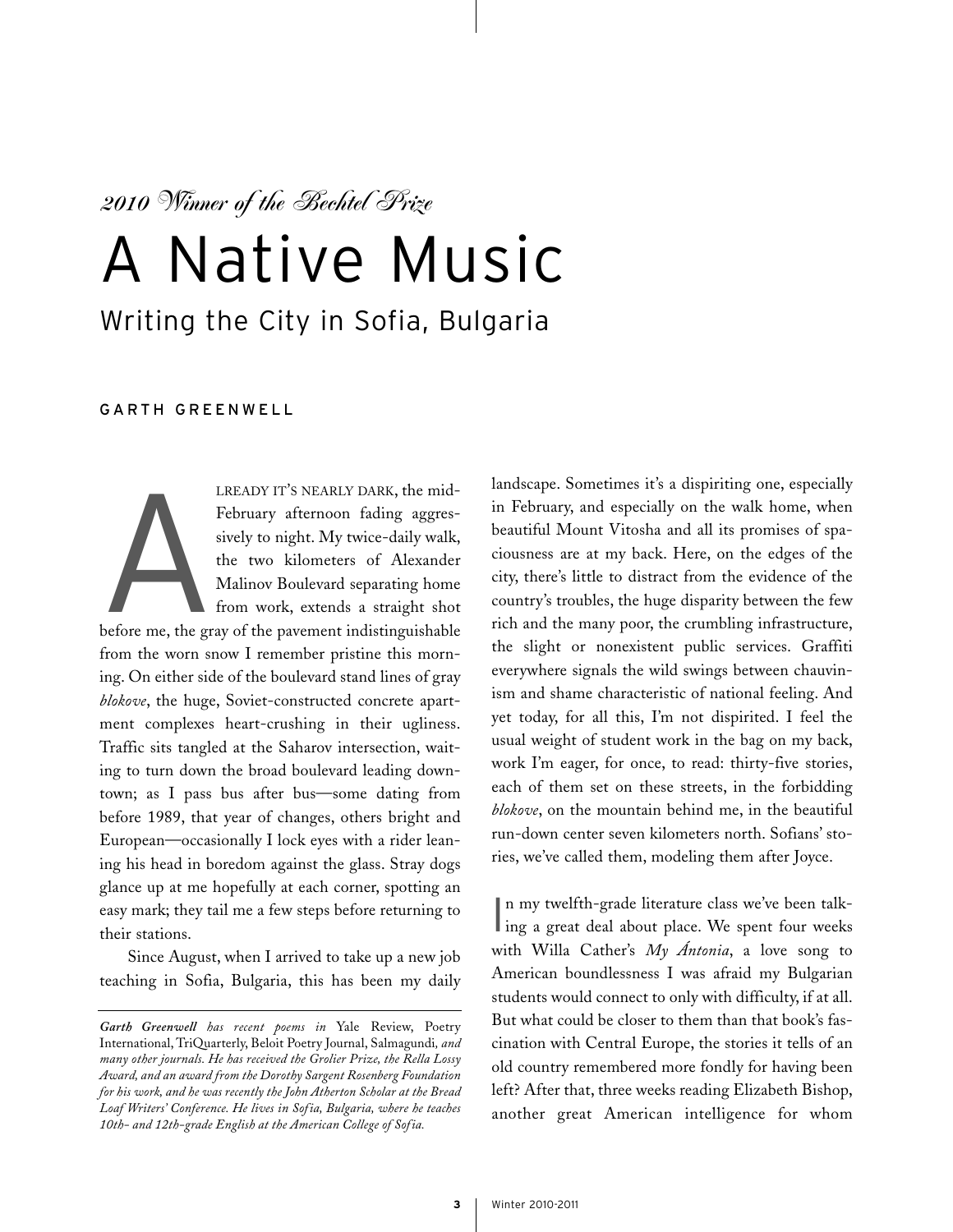description is so intensely revealing of the self that it becomes a kind of nudity: landscape as psychology, attention as moral discipline. My favorite recent poet, I told them, though I know several of them have struggled with the ruminative slowness she demands. But nothing happens, some of them have said. Read it again, I've answered.

And now we're ending the semester with Joyce. I've never taught *Dubliners* before, and I'm not sure how to proceed. For years, these stories have been private pleasures, intimacies I've cherished, and now I'm torn between eagerness to share them and trepidation at their exposure. Again and again this year, my first teaching abroad, I've been surprised by my students'

responses to our texts. Repeatedly I've realized that we are reading different books, resonating at different frequencies, our expectations and pleasures radically skewed by the contexts in which they were formed. That my students seem in so many ways like teenagers anywhere only makes more uncanny those moments when our strangeness to each other comes clear.

Imagine a small country, I tell them. A country on the edge of Europe, decidedly to the side of the world's attention, torn between a modest future and a glorious, half-mythical past. Imagine that it's emerging, after centuries of foreign occupation, into a sense of itself as an uneasily sovereign power. Imagine a city in that country: beautiful, poor, falling into disrepair, full of narrow, dark streets unaccommodating of significance. Imagine the people in this city, dreaming of elsewhere as they lead lives unremarkable by worldly measures. Surely, I tell them, this is the last place one would look for literature. Novels and poems happen elsewhere, in places accustomed to glory: New York, Paris, Los Angeles, London, the kinds of places they all hope to go for university.

They see my point: this is a book about a place perhaps more familiar to them than Cather's Nebraska or Bishop's Brazil. But I have some questions. What does it mean for a novel or a poem to "happen"? What makes a place literary: a quality of the streets or of the intelligence that walks them? What would it mean to be a young writer in this small country I've invented, to be entranced by a tradition that excludes, or seems to exclude, one's experience? What would it take to create a space in literature for the expression of that experience? How might one write one's city, one's nation, into that tradition, forcing a place for it where none seems ready-made?

I want them to see that this is precisely what Joyce

What does it mean for a novel or a poem to "happen"? What makes a place literary: a quality of the streets or of the intelligence that walks

does in *Dubliners*, turning away from the idealizing of the Irish Revival to present streets unwashed by myth. Joyce left Ireland to live in those more "significant" places where meaning lives, but his imagination remained always on Dublin's streets, among the people he knew as a young man, with whom or against whom he came into his sense

of himself as an artist. He unearthed poetry in his city as it was, with all its poverty and dirt and drunkenness, and in doing so he created a new center of gravity, shifting the world's attention a few degrees; he made literariness where it hadn't existed before. Now, I tell my students, readers of Joyce make pilgrimages to Dublin to walk the streets they know from his books. They laugh a little at the thought.

When I tell them that they won't have to write an analytical essay on Joyce, the room erupts in cheers. "Settle down," I say, "this doesn't mean you're getting off easy." Instead of an essay, they're to write their own stories of place, Sofians' stories, and there are requirements I've designed to make sure that the assignment involves a meaningful engagement with Joyce and some analysis of his style. Like Joyce, they must create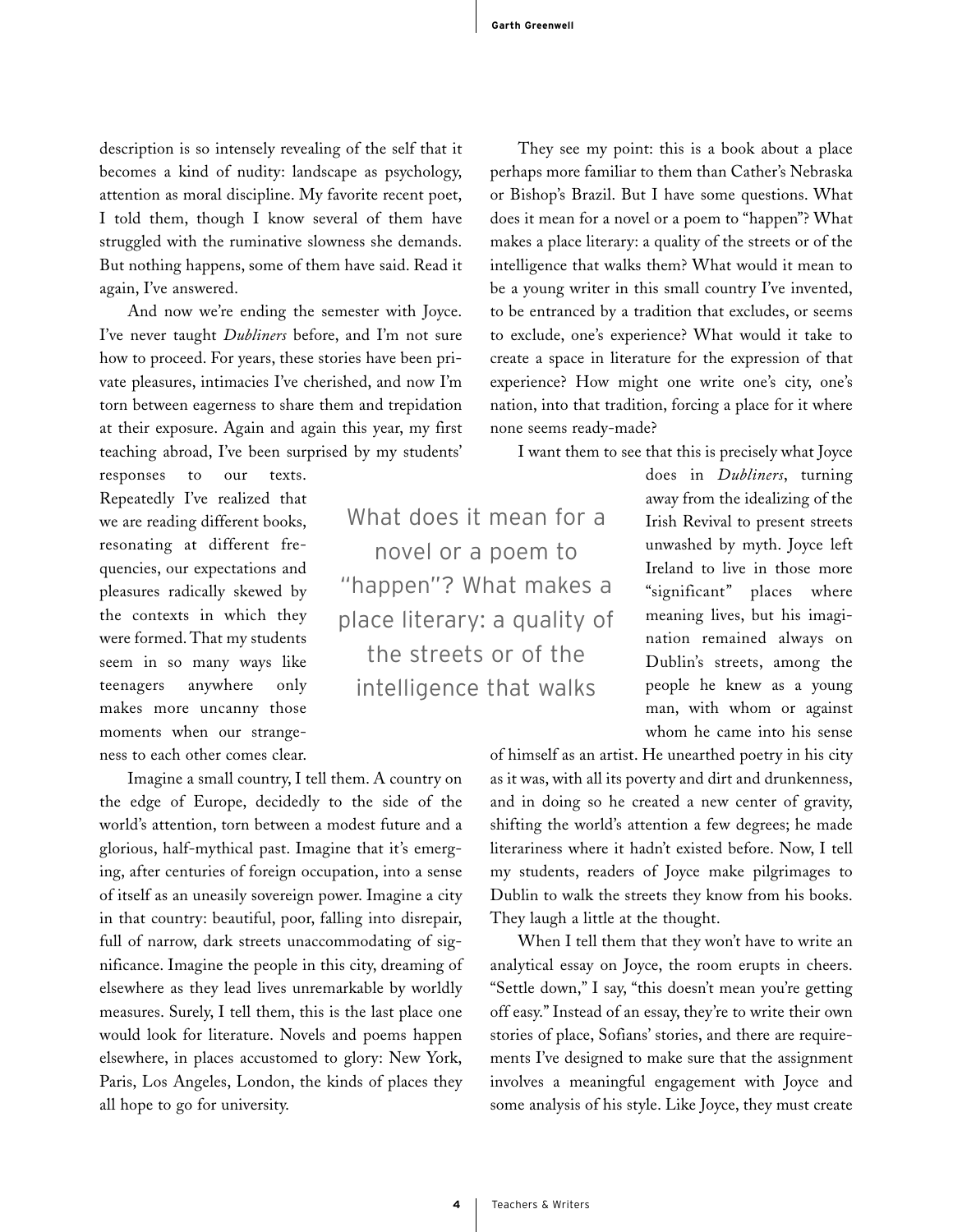". . . the writers I've met

here say that Sofia

doesn't have its great

novel yet.... This place is

full of poetry; your job is

to knock yourself

somehow out of your

habits of seeing, to look at

things afresh, to dig up

the poetry here.

in their story a character who serves as its psychological center, using, as Joyce often does, free indirect discourse to bring us into greater intimacy. As in Joyce's stories, this character must come into some new knowledge about him- or herself. Their stories must be structured, as his are, around some set of oppositions, though they aren't limited to the pairs (action/paralysis, home/away, bondage/freedom, etc.) Joyce uses in his own work. Finally, most importantly, their story must present Sofia as a real place: every street, every building must actually exist, and when

characters move in the city the author must be explicit about how they do so, telling us which corners they turn, which tram lines they take. When my students hand in their final draft, they must include a map that shows every location their story takes place in, the routes between them clearly marked.

The bell rings, but I keep them a moment longer. "Look," I say, "I don't know all that much about Bulgarian literature, but the writers I've met here say that Sofia doesn't have its great novel yet; according to them no one has

yet written the city into literature as Joyce did for Dublin, Mahfouz for Cairo, Pamuk for Istanbul. If you give me enough time," I swagger to their smiles, "I'll be the one to write that book—but it would make me happier for one of you to get there first. Take this story seriously," I tell them, returning to seriousness myself: "This place is full of poetry; your job is to knock yourself somehow out of your habits of seeing, to look at things afresh, to dig up the poetry here. Make me see it."

After I let them go, I notice that one of my best students, Mariya, has hung back. A thoughtful, intelligent student, she's a talented writer and a devoted American colleges she has applied to for the fall. Already this semester she's followed my suggestions and devoured Woolf and Durrell and Winterson, writers who all engage in the modernist project of deranging genres, writing books that are as much poems as novels, each of them aiming for the kind of transcription of consciousness that seems to fascinate this student. I've been struck all term, as she has brought me drafts of her stories, by how interior they are, how fully they eschew the usual pleasures of fiction. One of

reader, and I'm confident she will have her pick of the

my hopes has been that reading these modernists will show her a way to make use of more of the elements of fiction without sacrificing the interiority and lyricism of her prose. In none of her stories I've seen is there any sense of place; locked in the minds of their protagonists, they could happen anywhere.

She's sitting on the edge of a table, clearly troubled. I take a perch across from her, ask her what's up. "Do you really think," she asks doubtfully, "somebody could write great literature about Sofia?" I

answer unequivocally: absolutely, I have no doubt, great literature is everywhere. "I don't know," she says, standing up to head to her next class. "I don't see it."

A<sup>t</sup> the American College, I've been told again and again this year, we teach the best students in Bulgaria. Founded by missionaries in 1860, it lays disputed claim to being the oldest American school outside of America. There's a stateliness to its six large buildings on a wooded campus at the edge of Mladost, the residential district that defines the southern boundary of the city; one could almost be at a small New England college just slightly going to seed. Each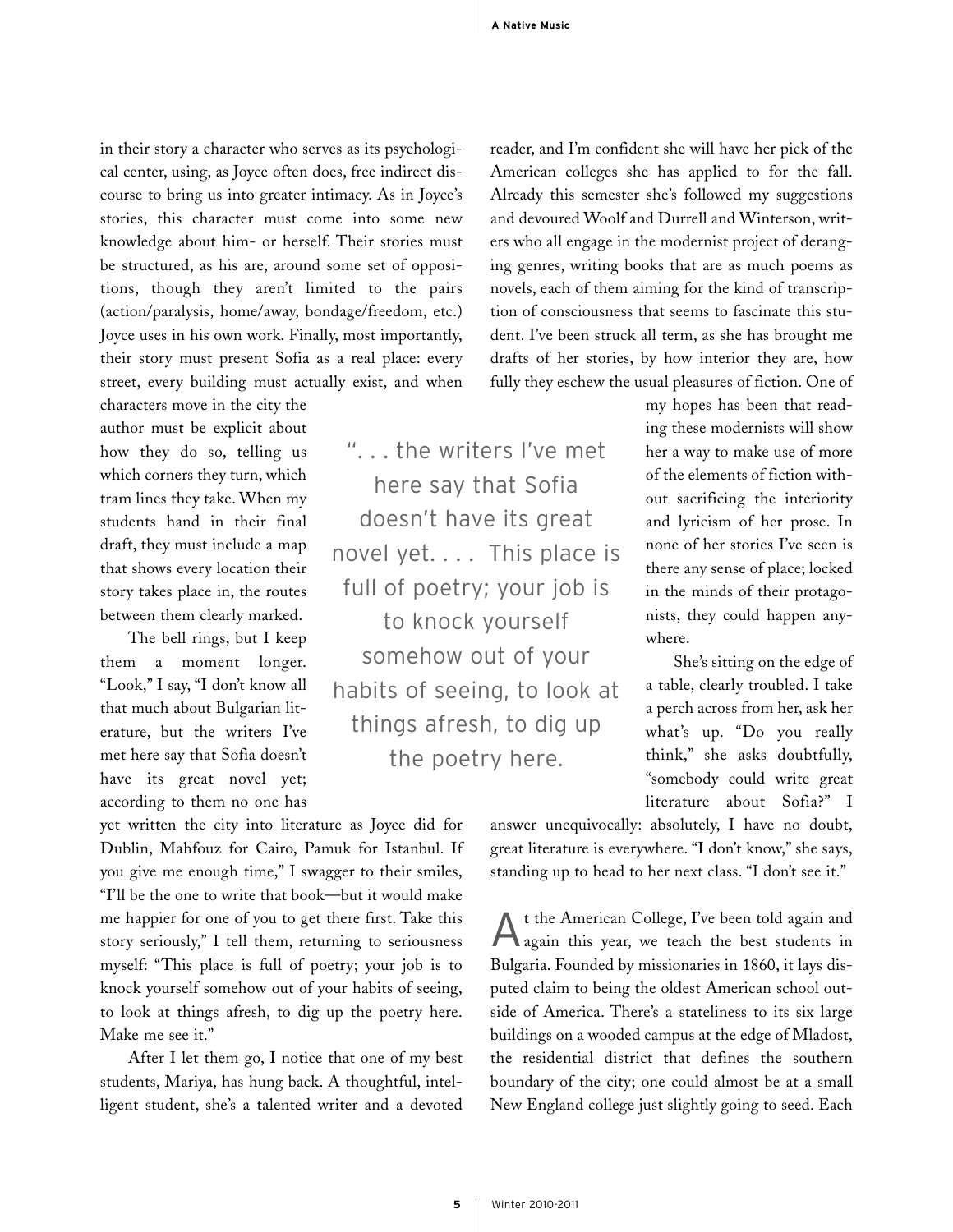of these buildings has been recovered at great cost, and most of them are still in various stages of renovation, signs of the institution's difficult history in the twentieth century. In 1942, the Nazi command in Sofia demanded that the few American teachers still lingering leave the country. They had forty-eight hours to do so, and, according to the story the College tells, their night train to Istanbul was serenaded at its departure by dozens of students singing the school's

anthem. After the war, in 1947, the grounds and buildings were confiscated, becoming the headquarters of the state police. The school was only reopened in 1992, three years after the fall of Communism, when teachers were grudgingly allowed a single building. To award the hundred seats—fifty boys and fifty girls—that the building could accommodate, the school held an entrance exam, as it still does every spring. For that first *priemen izpit*, three thousand Bulgarian children signed up.

Even today, the College occupies its six buildings only by lease, and

half of the campus is still held by the police force. Yellow barricades turn the long entrance drive into an obstacle course, and everyone entering the campus has to pass through a police checkpoint, though the guards take their duties with varying seriousness. Some mornings every student and teacher is forced to show an entry pass; more often, when I pass at seven, two men are napping inside. Sometime in the last weeks they've imported a television, and now their avid faces are lit often as not in the blue light of video games.

They're no older than my seniors.

My classroom is on the second floor of Ostrander, the largest of the buildings on campus. I climb up the stairs in the dark. I like to say that I discovered mornings only after becoming a high school teacher, when I quickly learned that it was only before 7:45 or so that I could count on being undisturbed in my classroom. I like the silence of my room before anyone else is here; I like looking from my window, still standing in the

> dark, past the building's august columns to the field just across the little street, sporadically laced with trees, their winter forms clear against a sky just starting to take on color. A few times a quarter, my classes are interrupted by the sound of gunfire, always a little carnival for the students: police cadets training in this field. Elsewhere on campus there's an abandoned building that has never been returned to the college; policemen sporadically rappel down it, training for hostage rescues.

> The first students arrive around 8:00; class starts fifteen minutes later. Most of the students are

from Sofia, but others come from all over the country. A small dorm on campus houses a few of these students, but more live with relatives in the city; a few rent small apartments and live on their own. Many are among the country's elite, delivered to the school by drivers and wearing the latest designer clothes, while others are able to attend only with scholarships and sacrifice. These divisions are clear and uncomfortable. Almost all of them are well-traveled—far more so than I—and many of them speak three or more lan-



Ostrander Hall, 1940. Photo courtesy of the American College of Sofia Archive.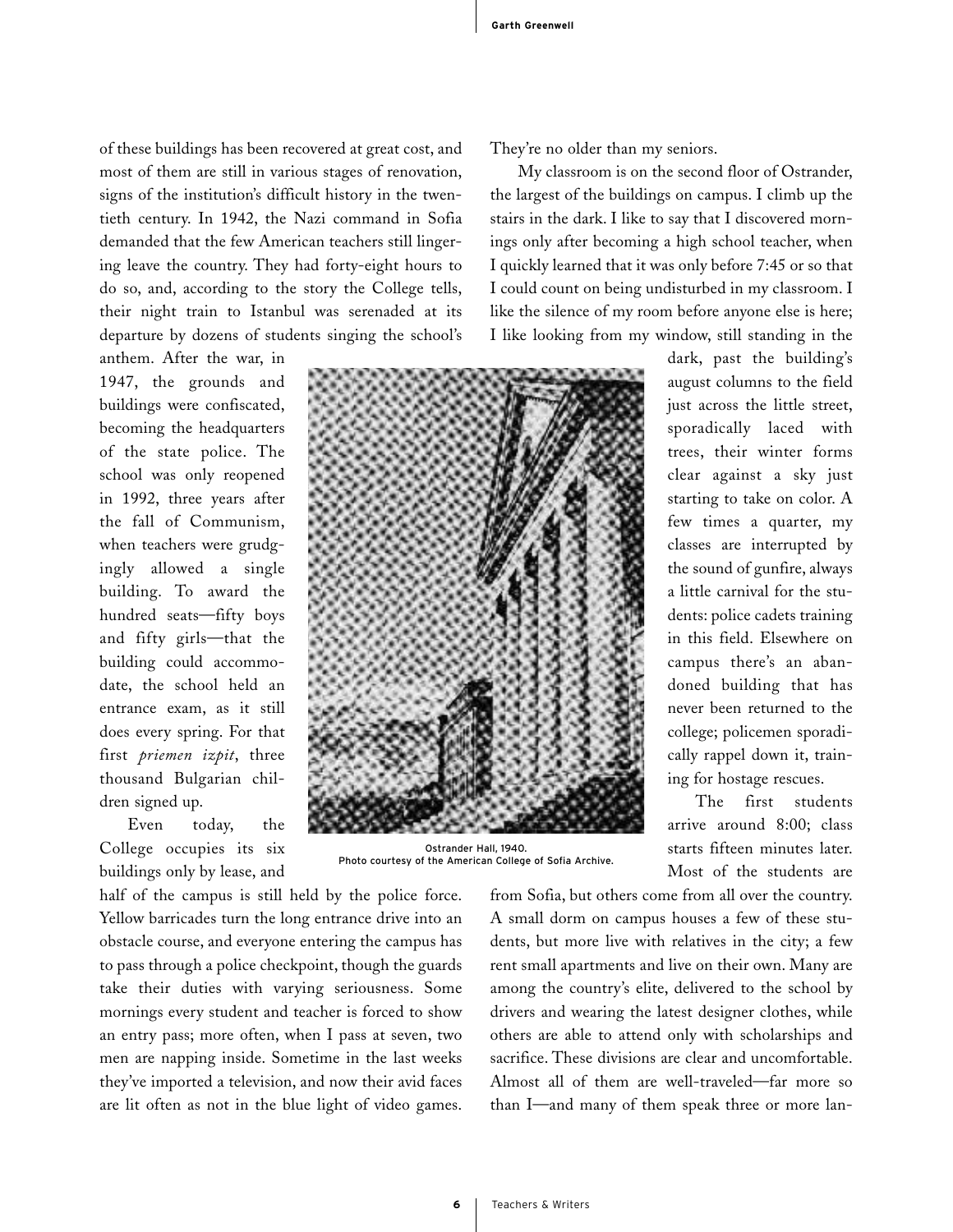guages with proficiency. In May, if all goes well, they'll receive both American and Bulgarian diplomas, having satisfied the requirements of both nations; to accomplish this, they take as many as fourteen subjects in a year. This can create an atmosphere of desperation among all but the most scholastically gifted students, and the College loses a number of students every year to its stringent policies of academic achievement. Those who have made it this far are, in general, academically very strong. They're also exhausted.

Now, just three months from graduation, they're

turning their attention abroad. Almost all of them will attend schools outside of Bulgaria, elsewhere in Europe or in the United States. Some of them plan to return after getting their degrees, determined to help their country overcome its various troubles; most, though, won't come back. Bulgaria is almost unique among its Balkan neighbors in having escaped the ethnic violence that has torn apart the region, causing mass deplacements; even so, people here speak of a Bulgarian diaspora, the dispersal of talent to places of seemingly greater promise. All year,

Most of these students, among the first seniors at the College to be born after the fall of Communism, have been oriented toward the West their whole lives. This eagerness for elsewhere has made reading *Dubliners* with them unexpectedly moving.

in conversations with students, I've heard their reasons for leaving: the lack of opportunity here, the rampant corruption, the desire for a kind of success that doesn't seem possible for them in Sofia. Most of these students, among the first seniors at the College to be born after the fall of Communism, have been oriented toward the West their whole lives.

This eagerness for elsewhere has made reading *Dubliners* with them unexpectedly moving. It's hard not to see versions of my students' lives in Joyce's characters, versions of their city in his, resemblances they see as well. Our first day reading the stories we discuss

"Eveline," starting by analyzing, in small groups, the first two paragraphs. They're quick to note how mood is established (the evening "invade[s] the avenue"), and how that odd English construction "used to" chimes with awkward regularity, establishing forcefully the presence of the past. They see the appearance of national tensions when, in Eveline's account of her neighborhood's history, she speaks of "a man from Belfast" who turned her childhood playground into a row of "bright brick houses" clearly out of the economic reach of families like Eveline's and her neigh-

> bors'. They note the intimation of her father's alcoholism ("Her father was not so bad then") and the overbearing presence of the dead. These details tell us everything we need to know about Eveline's present misery, and the passage also introduces her hope for the future. "Everything changes," the second paragraph ends. "Now she was going to go away like the others, to leave her home."

> "Eveline" is the only story in *Dubliners* that shows us a character in arm's reach of escape from the prison of her circumstances. Eveline is

loved; a man named Frank has offered her what she calls "another life" in "Buenos Ayres"; she's to meet him that night at the docks, running away from her home and its stifling demands. Several of my students are quick to point out that the future may not be as rosy as it appears: Frank is a sailor, an occupation that carries with it a certain reputation for inconstancy, and Eveline will have no money, no job, no friends, and no way to communicate in her new city. But these are possibilities the story leaves unstated; the third-person narrative voice is firmly rooted in Eveline's perspective. As she remembers her mother, who died in men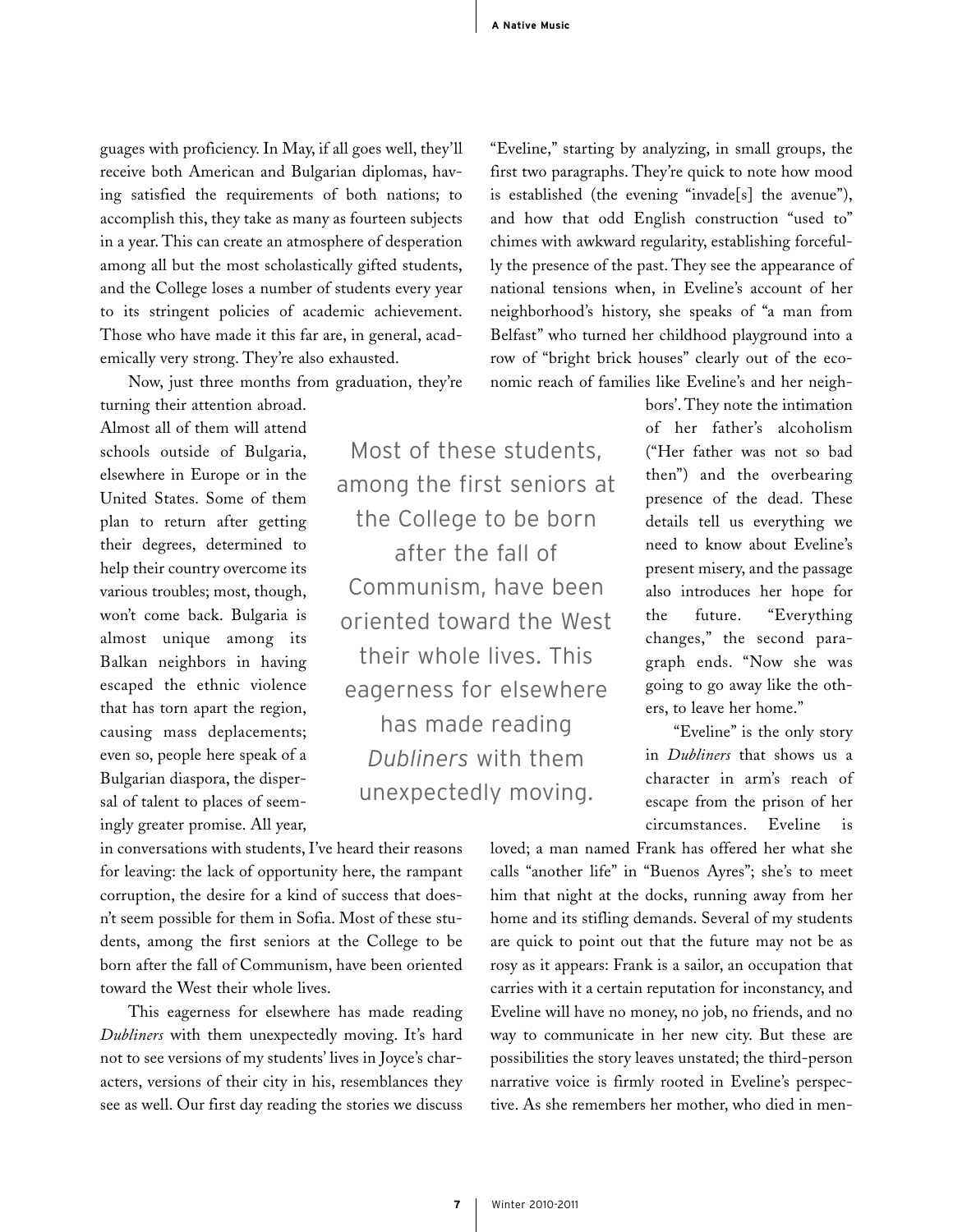tal collapse, she sees a vision of her own future, brutally summarized: "that life of commonplace sacrifices closing in final craziness." "She stood up in a final impulse of terror," the story continues. "Escape! She must escape!"

But Eveline doesn't escape. At the last moment, in a shift daringly unexplained, she is unable to join Frank as he boards the ship, desperately calling out to her. Suddenly, and again without real explanation, she sees her savior as a threat: "All the seas of the world tumbled about her heart. He was drawing her into them: he would drown her." I'm pleased that my seniors immediately note the radical shift in tone, the suddenly grand diction ("All the seas of the world"),

the elaborate imagery. I'm curious to know how they explain Eveline's sudden change of heart, her decision to stay in Dublin. Several of them seem furious with her: how could she throw away such a chance? How could she choose to turn back to her father's threatened violence, her loveless life of drudgery? Nadya, always one of my best readers, cuts in: are we sure she's actually made a choice?

Not all of us understand the question."When does she choose?" Nadya asks. "Where do we see it?" The students have already read "Two Sisters," though we won't discuss it together in class; they know that paralysis is one of Joyce's recurrent themes. In staying in Dublin, is Eveline exercising some faculty of will, or is she simply unable to shift from an accustomed place?

Several students point to the sentence following Eveline's expression of sudden fear: "She gripped with both hands at the iron railing." Surely this is a clear indication of agency. Kameliya, a quietly assertive student, reminds us that Eveline has been thinking of the promise she made her mother, her pledge "to keep the home together as long as she could." In gripping the

I suspect that some of my students . . . already feel the pain of leaving their homes, their families, the city that, for all their frequent abuse of it, is inextricably bound up with their sense of themselves.

railing, Kameliya argues, we see her choose to keep that promise. But Nadya remains unconvinced, and points us to Joyce's last sentences: "She set her white face to him, passive, like a helpless animal. Her eyes gave him no sign of love or farewell or recognition." The text seems explicit here: staying isn't a human choice, but an animal response; Eveline may be gripping the iron railing, but she also seems gripped by something herself, passive and prone.

The discussion continues among the students. Listening to them, I remember a conversation I had with one of the college counselors one morning when our paths intersected, as they occasionally do, at the bus stop nearest the school. It was a month or so

> before, just as the dust was settling from the main charge of the application season, and he was talking to me about his exhaustion. The really annoying thing, he said in his thick Scottish accent, is that after all this labor—on the part of the student, on the part of the school—to get into a good school in America or Europe, every year one or two students at the last minute decide to turn down their offers and stay

in Bulgaria. This is an impulse I don't find difficult to understand. I suspect that some of my students will charge ahead full throttle to their new worlds, never looking back; but others, I know, already feel the pain of leaving their homes, their families, the city that, for all their frequent abuse of it, is inextricably bound up with their sense of themselves. It's no surprise, then, as I read their stories, to find characters confronting, again and again, irrevocable choices which, even when they seem the right ones, are full of sacrifice and regret.

raf Ignatief Street, running at a slant from north  $J$  to south, is one of the main thoroughfares in the center of Sofia. At its lower end it reaches almost to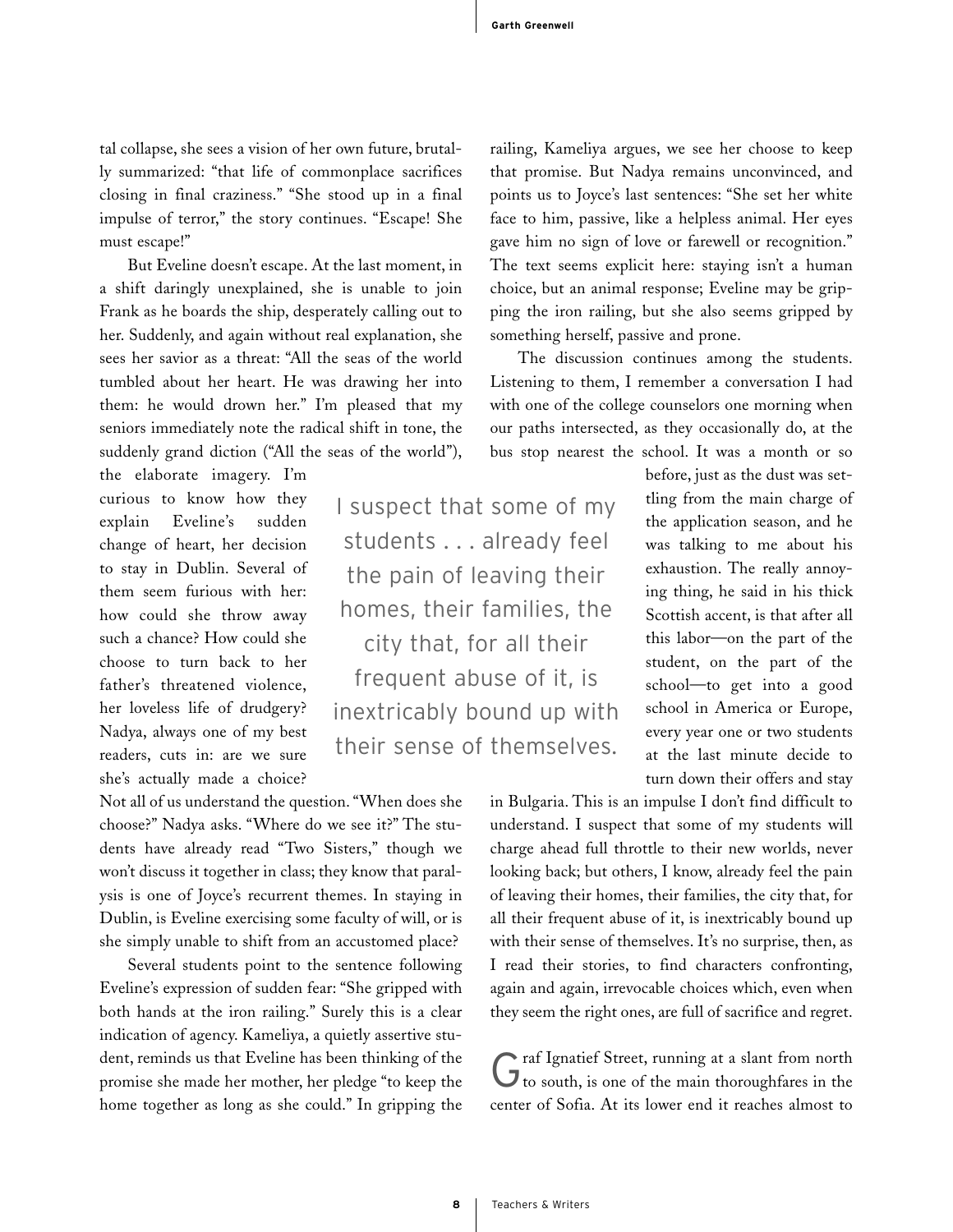the Vasil Levski Stadium and its Metro station; at its upper it leads into the heart of downtown, ending near the beautiful National Theater, with its gorgeous fountain and park. To walk up it, passing the long rows of fruit and vegetable vendors, the stands selling *dyuner* and *falafel*, the huge open-air book market at Slaveykov Square, is to move toward greater and greater prosperity. At the upper end of Ignatief, Alabin leads a block west to Vitosha Boulevard, the city's center of luxury shopping. Almost all of the students' stories take place, or at least pass through, these two streets, and the writers make pointed use of the juxtapositions they afford. Bulgaria is the poorest country in the EU, and even my wealthiest students have grown up in close proximity to poverty. They also know, thanks to the crash that sent Bulgaria's economy plummeting in the 1990s, how quickly affluence can be lost. (In one of the few recent novels by a Bulgarian available in English, Georgi Gospodinov's *Natural Novel*, I read about the crisis, which almost shut down the just reopened American College. "More and more well-dressed people overcame their shame," Gospodinov remembers, "and reached into the garbage cans.")

It shouldn't be surprising, then, how often my students choose for their central characters people like those they pass on the street every day: an old pensioner walking his dogs; a man selling potatoes on the hood of his car; again and again, the beggars one meets at every street corner. My student Gabriela powerfully captures the obscenity of poverty here when she shows us an old beggar woman shaking her cup outside one of Vitosha's designer salons, her shriveled face juxtaposed against the pampered indifference of storefront mannequins. With a hint of Eastern European absurdism unavailable to Joyce, several students have staged encounters between rich and poor, encounters that avoid dissolving wholly into allegory thanks to the richly particular histories their characters are given. In one of these, Rumen's "A Glass of Wine," a homeless man is invited for a drink by a rich man who accidentally knocks over the old beggar's



Graf Ignatief Street. Photograph by Garth Greenwell.

cup, spilling its few coins. The story's most beautiful moments imagine this impoverished man's history: "He missed the dilapidated wooden desk where he could sit translating for hours," Rumen writes, "dipping into the odor of old dictionaries." As he listens to the rich man tell his story, this former philologist "tried to rationalize and arrange the information in his mind just like all the words are systemized properly in a dictionary." All year I have stressed to my students the importance of the literary imagination as a tool of moral inquiry and moral action, and I'm moved to see how many of them—almost all of them, to varying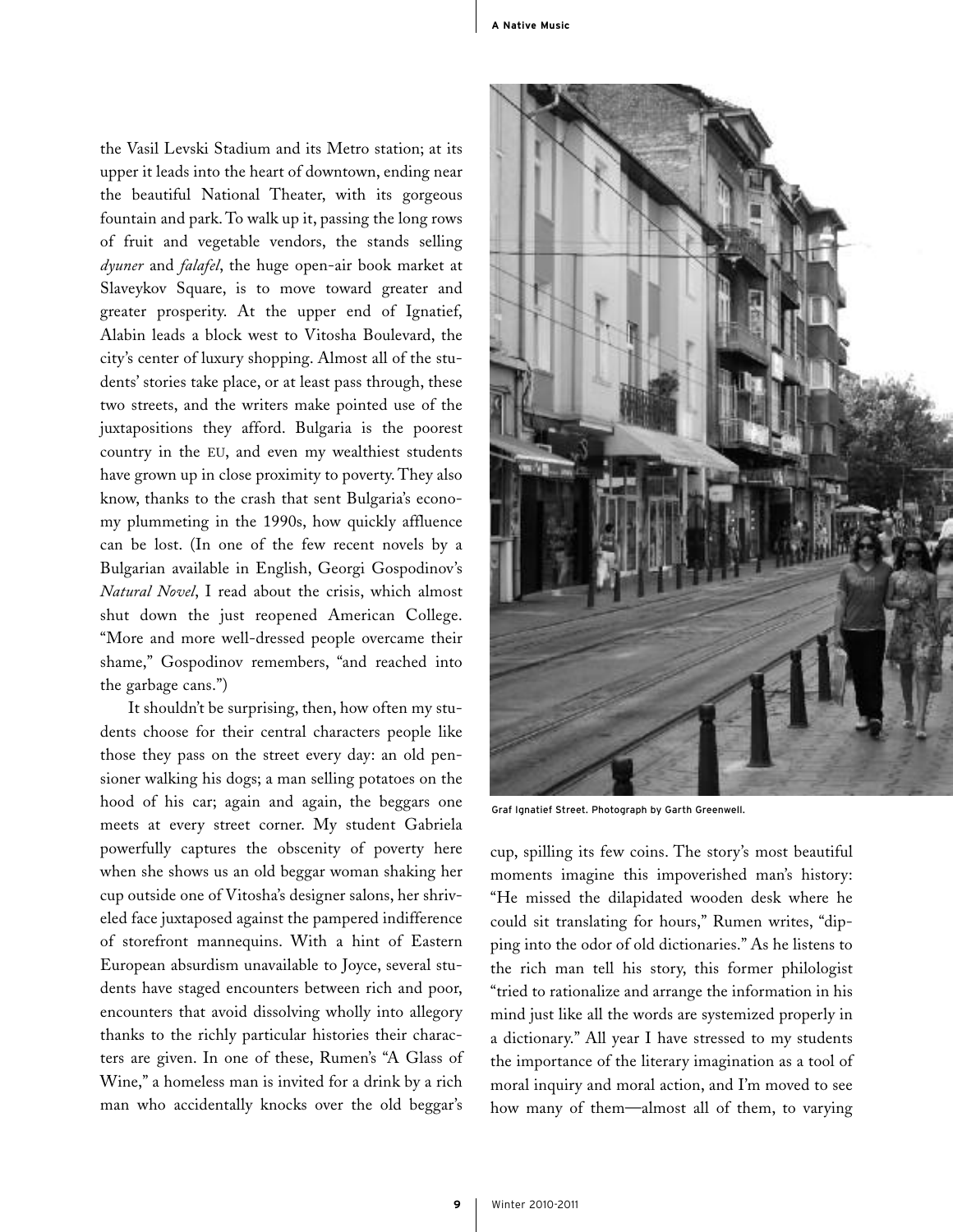degrees, economically privileged—bestow upon lives unlike their own richness of affect and a full measure of dignity.

If poverty figures in many of these stories, so does success, but success figured as complicated, partial, unsatisfying. My students here have a sharper sense than my American students of the mysterious ways victory can turn to ashes, of the sacrifices made for achievement. Aleksander, a tall, lanky boy whose English is among the poorest in his class, writes of a soccer player returning to the neighborhood he left to make it big. He plays a pick-up game there, thrilling

his old neighbors, the kids who have long heard stories of this local hero, a man who still plays well, despite his graying hair. Aleks beautifully captures the man's longing for what he has forsaken when, the next day, a woman briefly visits the store where he works in his retirement. She runs off before he can see her clearly, but leaves her hat behind. "When Stenli saw her hair he knew it was Sonia. He took the hat and smelled. It was her perfume. The same old smell that stopped Stenli's breath for a

of these stories, so does success, but success figured as complicated, partial, unsatisfying. My students here have a sharper sense than my American students of the mysterious ways victory can turn to ashes.

If poverty figures in many

second and made him believe that he could do anything." Stenli reconciles with the woman he sacrificed for his career, and Aleks' story offers one of the very few happy endings I'll find in our Sofians project.

Much more often, my students imagine the past as beyond retrieval. Several stories feature characters who return to Sofia after long absences hoping to recover something that has eluded them abroad. Perhaps the most powerful story of return is by Mariya, the student who wondered if Sofia could be the setting for great writing. In her story, a character we know only as "the tall guy" returns from an extended period in the States, reuniting with a high school

friend who works now as a bartender. The narrative is a crescendo of drunken reminiscence, and Mariya delicately holds us suspended: we can see the shape of their shared experience, but the details are never clear. Something is revealed about a woman they both loved; the revelation is shocking for both of them, and devastating for our protagonist. He leaves, and in an act of shocking savagery, repeatedly rams his head into a wall in the Metro station at Sofia University, increasingly enraged that "he doesn't feel a thing." He wants to rid himself of his memories, both the unpleasant ones and those he has cherished: "also all those good times that

> would never come back and made him paralyzed had to be erased, those times when he was special . . . because now he knew he had never been special."

> I find these lines genuinely heartbreaking, terribly aware in their perception that the dreams my students hold of a life abroad may be empty ones. For many of them, hope is cautious; there's much less entitlement about them than I remember in my American students; they seem to realize, concretely in their lived experi-

ence, that granting them happiness is not among the world's obligations. It seems at once a wise perception and a tragic one. Mariya's story vividly embodies a sense of the world stated plainly and strikingly by Gabriela in her own story, where she calls it "One of the most common dilemmas in Bulgarian society": "Do you make your own life or does it come to you and you can't change it?"

When I return the Sofians' stories, I tell the stu-<br>dents that I've never enjoyed reading an assignment more, that these pages represent the best work they've done all year. They're visibly pleased, unaccus-